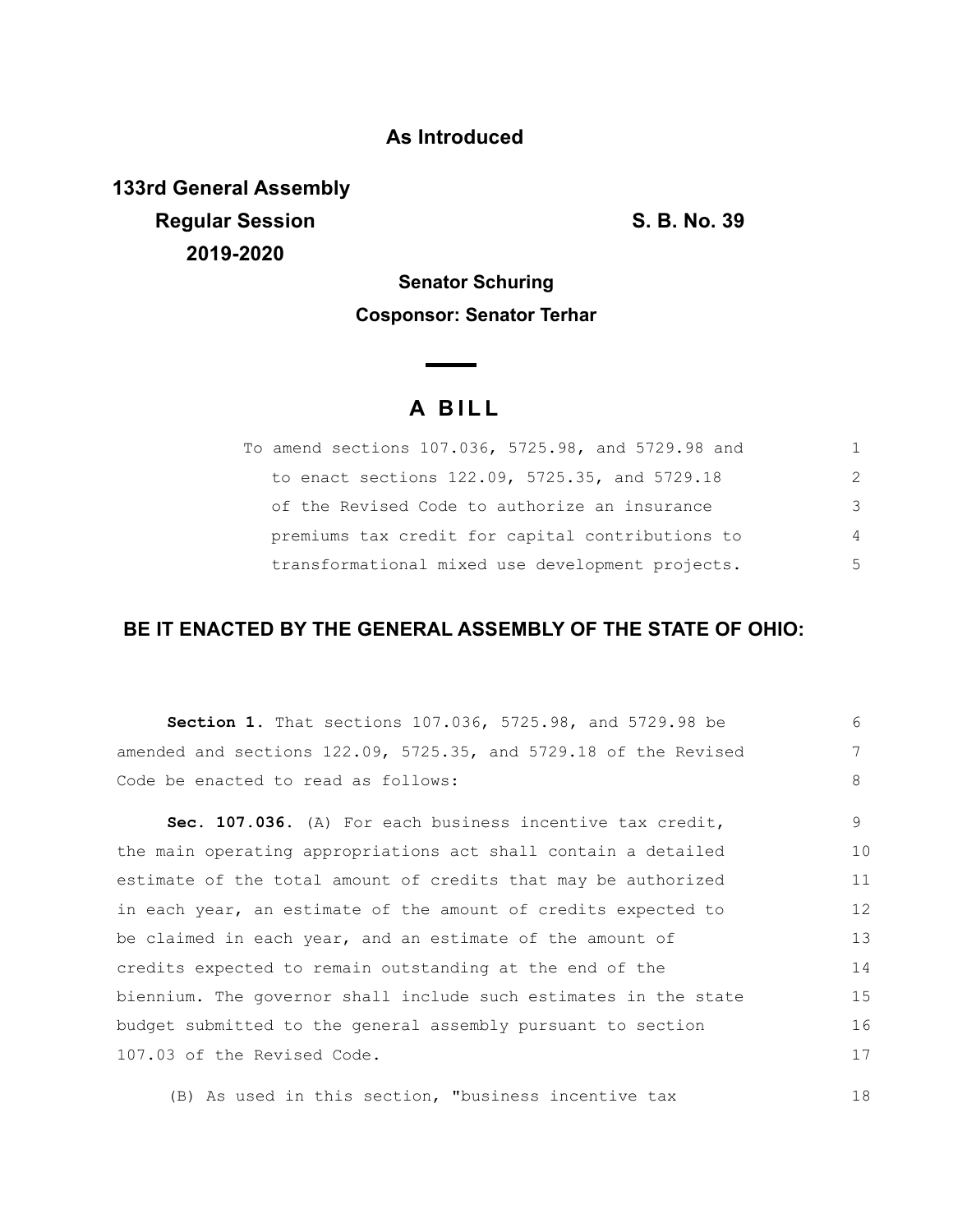credit" means all of the following: (1) The job creation tax credit under section 122.17 of the Revised Code; (2) The job retention tax credit under section 122.171 of the Revised Code; (3) The historic preservation tax credit under section 149.311 of the Revised Code; (4) The motion picture tax credit under section 122.85 of the Revised Code; (5) The new markets tax credit under section 5725.33 of the Revised Code; (6) The research and development credit under section 166.21 of the Revised Code; (7) The small business investment credit under section 122.86 of the Revised Code; (8) The rural growth investment credit under section 122.152 of the Revised Code; (9) The transformational mixed use development credit under section 122.09 of the Revised Code. **Sec. 122.09.** (A) As used in this section: (1) "Development costs" means expenditures paid or incurred by the property owner in completing a certified transformational mixed use development project, including architectural or engineering fees paid or incurred in connection with the project and expenses incurred before the date the project is certified by the director of development services under division (C) of this section. 19 20 21 22 23 24 25 26 27 28 29 30 31 32 33 34 35 36 37 38 39 40 41 42 43 44 45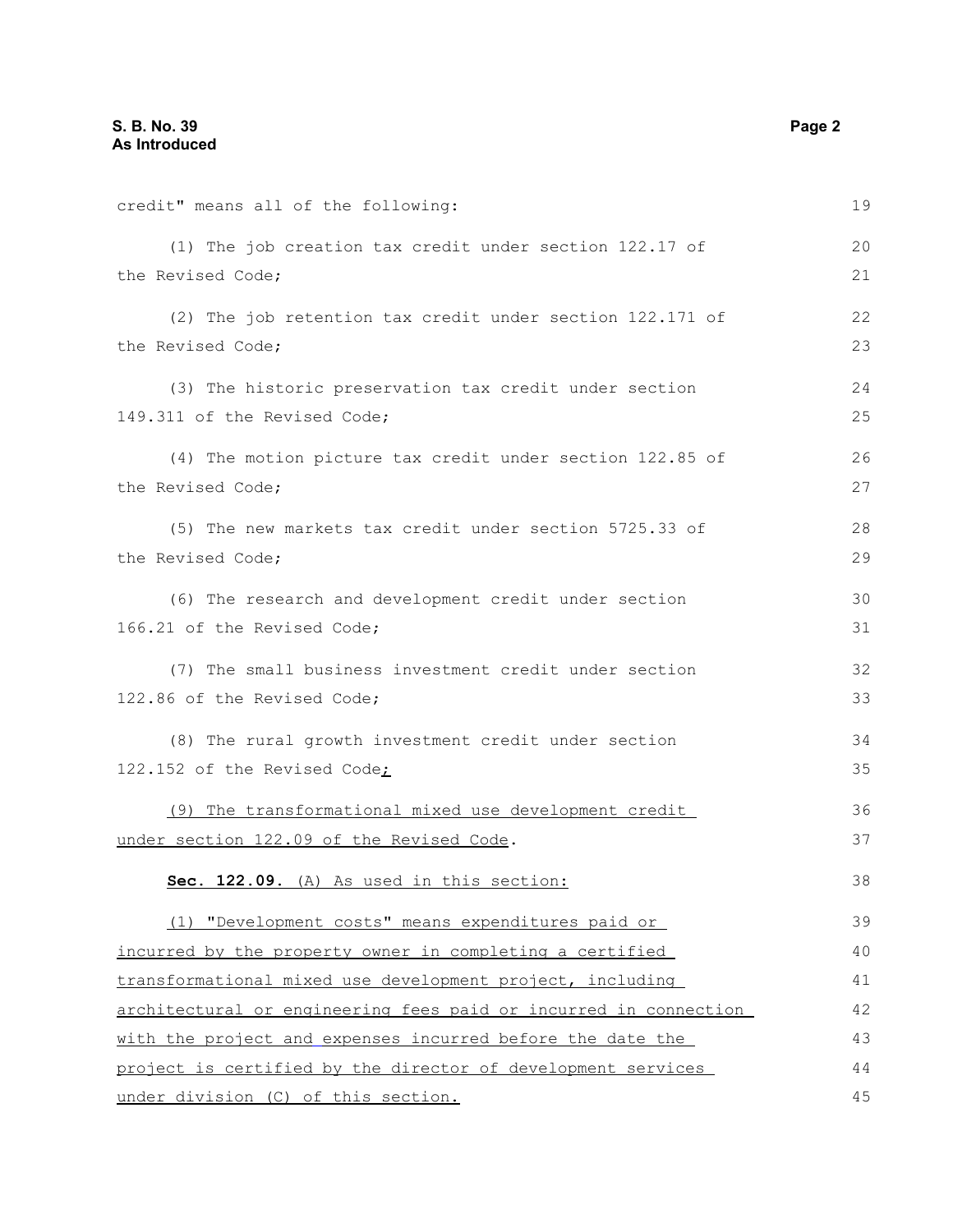| (2) "Owner" means a person holding a fee simple or               | 46 |
|------------------------------------------------------------------|----|
| leasehold interest in real property, including interests in real | 47 |
| property acquired through a capital lease arrangement. "Owner"   | 48 |
| does not include the state or a state agency, or any political   | 49 |
| subdivision as defined in section 9.23 of the Revised Code. For  | 50 |
| the purpose of this division, "fee simple interest," "leasehold  | 51 |
| interest," and "capital lease" shall be construed in accordance  | 52 |
| with generally accepted accounting principles.                   | 53 |
| (3) "Project area" means all territory located within a          | 54 |
| radius of not less than one-fourth of one mile and not more than | 55 |
| one mile centered on the site of a transformational mixed use    | 56 |
| development.                                                     | 57 |
| (4) "Transformational mixed use development" means a             | 58 |
| project that:                                                    | 59 |
| (a) Will have a transformational economic impact within          | 60 |
| the project area approved by the director of development         | 61 |
| services under division (C) of this section;                     | 62 |
| (b) Is a mixed use development that integrates some              | 63 |
| combination of retail, office, residential, recreation,          | 64 |
| structured parking, and other similar uses; and                  | 65 |
| (c) Includes at least one building that is fifteen or more       | 66 |
| stories in height or has a floor area of at least three hundred  | 67 |
| fifty thousand square feet.                                      | 68 |
| (5) "Estimated increased tax collections" means the              | 69 |
| difference, if positive, of the amount of state and local taxes  | 70 |
| estimated to be derived from economic activity occurring within  | 71 |
| the area encompassing the proposed transformational mixed use    | 72 |
| development and the project area designated under division (B)   | 73 |
| (4) or (C) of this section, as applicable, during the estimated  | 74 |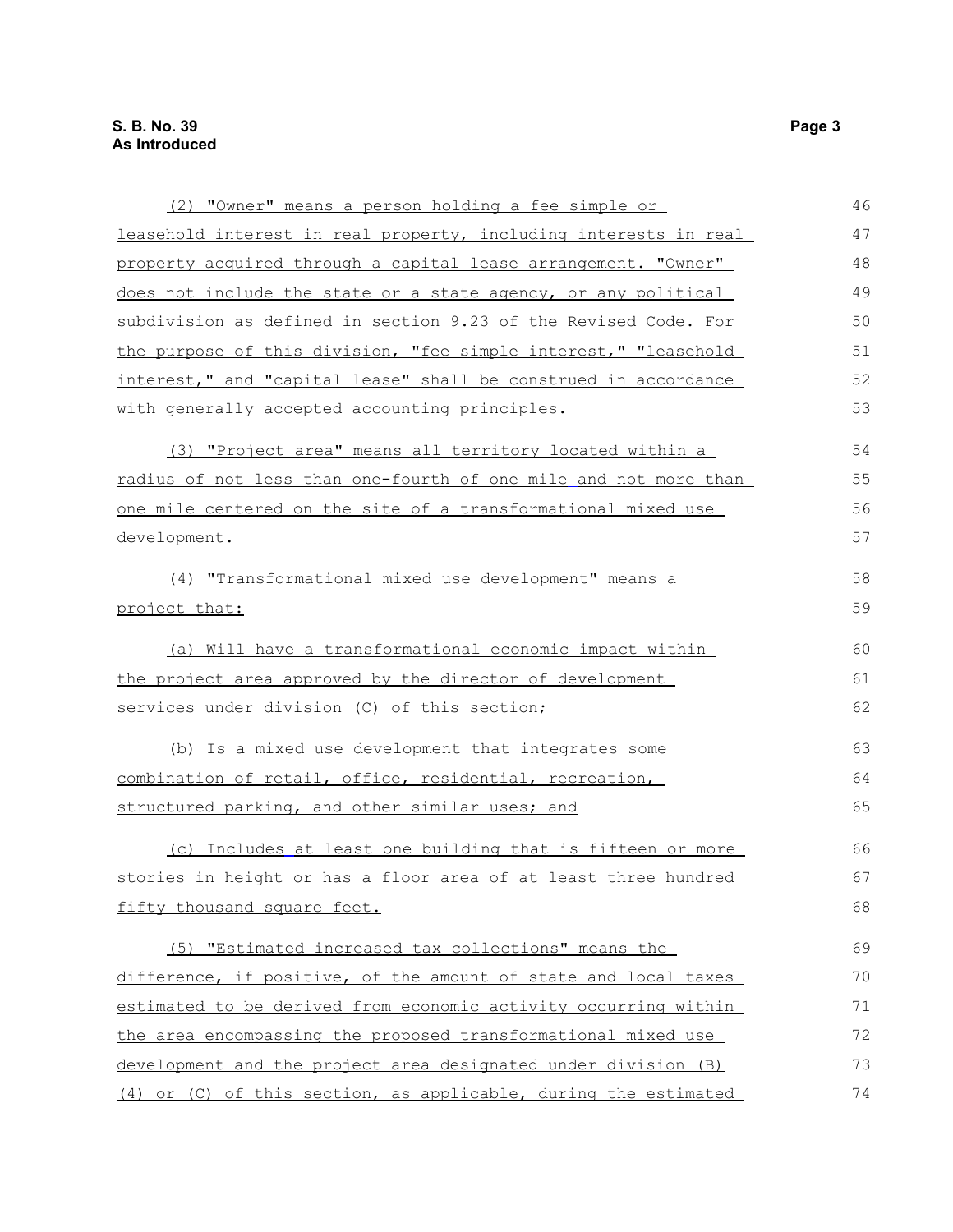| completion period, minus the amount of such taxes estimated to   | 75  |
|------------------------------------------------------------------|-----|
| be derived from such economic activity in that area during that  | 76  |
| period if the transformational mixed use project were not        | 77  |
| completed.                                                       | 78  |
| (6) "Estimated completion period" means the time period          | 79  |
| beginning on the day after the estimated completion of a         | 80  |
| transformational mixed use development and ending on the fifth   | 81  |
| anniversary of that day.                                         | 82  |
| (B) The owner of one or more parcels of land in this state       | 83  |
| within which a transformational mixed use development is planned | 84  |
| may apply to the director for a tax credit certificate if the    | 85  |
| estimated development costs to complete the project exceed fifty | 86  |
| million dollars. Each application shall be filed in the form and | 87  |
| manner prescribed by the director and shall, at minimum, include | 88  |
| a development plan comprised of all of the following             | 89  |
| information:                                                     | 90  |
| (1) A detailed description of the proposed                       | 91  |
| transformational mixed use development including site plans,     | 92  |
| construction drawings, architectural renderings, or other means  | 93  |
| sufficient to convey the appearance, size, purposes, capacity,   | 94  |
| and scope of the project;                                        | 95  |
| (2) A viable financial plan that estimates the development       | 96  |
| costs to be incurred in the completion of the project and that   | 97  |
| designates a source of financing or a strategy for obtaining     | 98  |
| financing;                                                       | 99  |
| (3) An estimated schedule for the progression and                | 100 |
| completion of the project;                                       | 101 |
| (4) An assessment of the projected economic impact of the        | 102 |
| project on the development site and a project area designated by | 103 |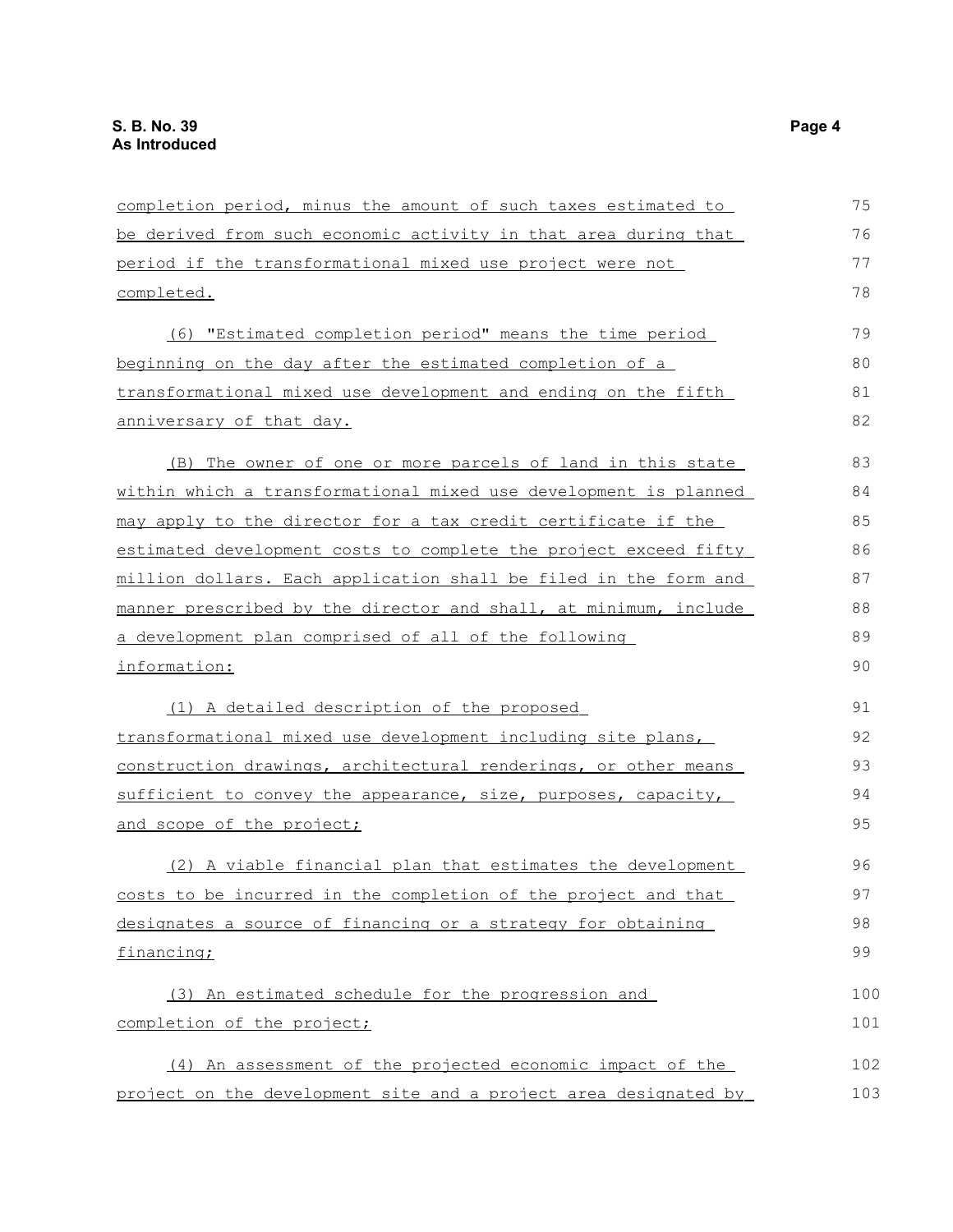| the owner;                                                             | 104 |
|------------------------------------------------------------------------|-----|
| (5) Evidence that estimated increased tax collections for              | 105 |
| the designated project area will exceed ten per cent of the            | 106 |
| estimated development costs reported under division (B) (2) of         | 107 |
| <u>this section.</u>                                                   | 108 |
| (C) If the director determines that the project described              | 109 |
| in an application submitted under division (B) of this section         | 110 |
| gualifies as a transformational mixed use development and              | 111 |
| satisfies all other criteria prescribed by this section or by          | 112 |
| <u>rule of the director, the director may issue to the applicant a</u> | 113 |
| written statement that certifies the project and preliminarily         | 114 |
| approves a tax credit. The statement shall specify the estimated       | 115 |
| amount of the credit, which shall equal ten per cent of the            | 116 |
| development costs. The statement shall stipulate that receipt of       | 117 |
| a tax credit certificate is contingent upon completion of the          | 118 |
| transformational mixed use development as described in the             | 119 |
| development plan submitted by the applicant under division (B)         | 120 |
| <u>of this section.</u>                                                | 121 |
| In determining whether or not to certify a project, the                | 122 |
| director shall consider (1) whether estimated increased tax            | 123 |
| collections for the designated project area will exceed ten per        | 124 |
| <u>cent of the estimated development costs reported under division</u> | 125 |
| (B) (2) of this section and (2) the potential impact of the            | 126 |
| transformational mixed use development on the project area in          | 127 |
| terms of architecture, accessibility to pedestrians, retail            | 128 |
| entertainment and dining sales, job creation, property values,         | 129 |
| connectivity, and revenue from sales, income, lodging, and             | 130 |
| property taxes. The director may require an applicant, as a            | 131 |
| condition of certifying a project, to amend the application to         | 132 |
| change the radius circumscribing the project area, subject to          | 133 |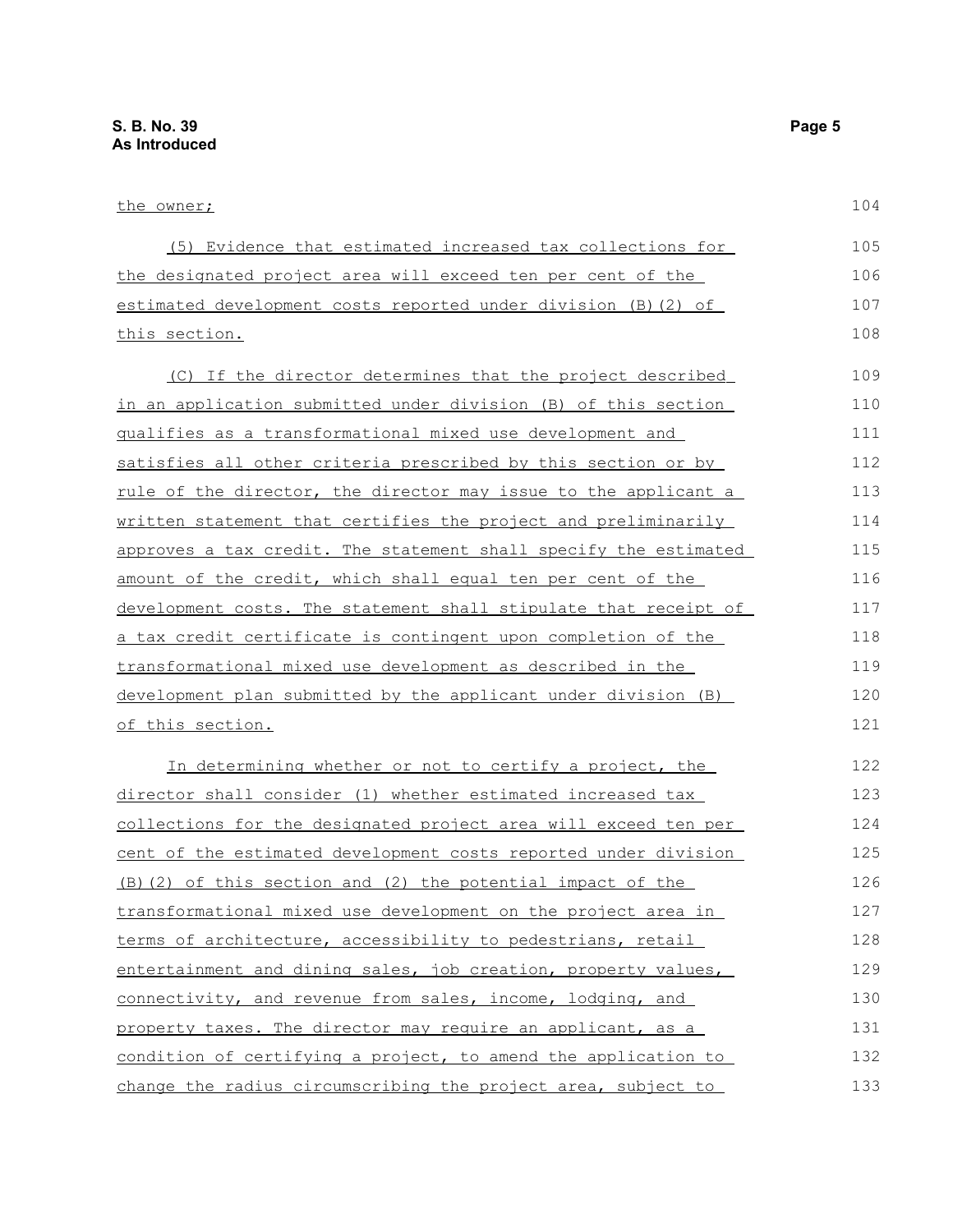the limits on the radius prescribed by division (A)(3) of this section. If the director denies an application, the director shall notify the applicant of the reason or reasons for such determination. The director's determination is final, but an applicant may revise and resubmit a previously denied application. (D) An applicant who is preliminarily approved for a tax credit under this section shall, within twelve months of the date the applicant's project is certified, provide the director with sufficient evidence of reviewable progress as it pertains to the construction of the project and an updated schedule for the progression and completion of the project. In addition, the applicant shall provide the director with evidence that the applicant has secured and closed on financing for the project within eighteen months after such certification. If the applicant does not comply with one or both of the reporting requirements within the time prescribed by this division, the director may rescind the approval of the application or extend the applicable deadline. If the director extends a reporting deadline, the director shall notify the applicant of the new deadline. If the director rescinds approval of the application, the director shall notify the applicant. An applicant whose approval has been rescinded may submit a new application for a tax credit under division (B) of this section. (E) An applicant who is preliminarily approved for a tax credit under this section may sell or transfer the rights to that credit to one or more persons for the purpose of raising capital for the certified project. The applicant shall notify 134 135 136 137 138 139 140 141 142 143 144 145 146 147 148 149 150 151 152 153 154 155 156 157 158 159 160 161 162

the director upon selling or transferring the rights to the

163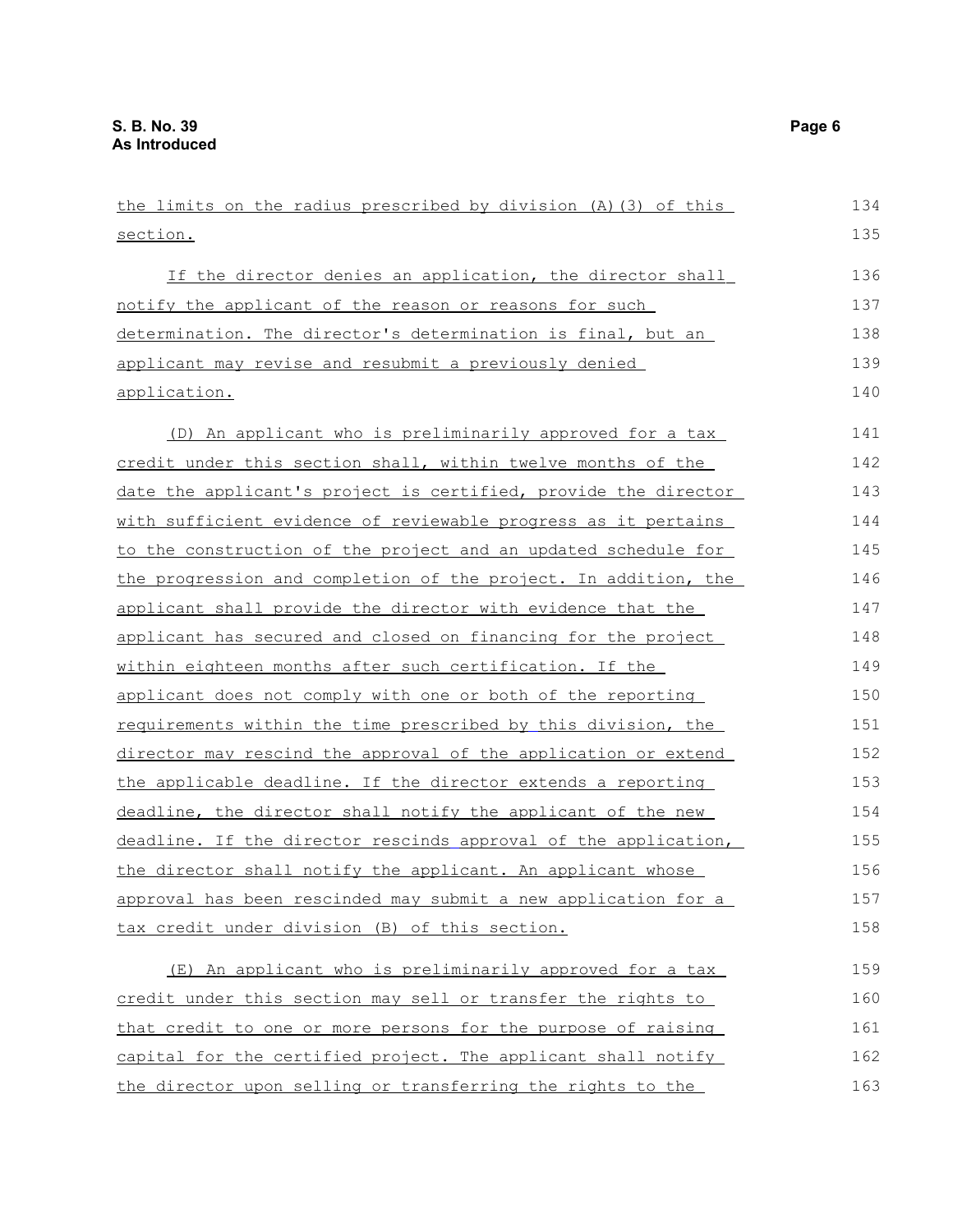| credit. The notice shall identify the person or persons to which        | 164 |
|-------------------------------------------------------------------------|-----|
| the credit was sold or transferred and the credit amount sold or        | 165 |
| transferred to each such person. Only the applicant may sell or         | 166 |
| transfer a credit under this division. A credit may be divided          | 167 |
| among multiple purchasers through more than one transaction but         | 168 |
| <u>once a particular credit amount is acquired by a person other</u>    | 169 |
| than the applicant it may not be sold or transferred again.             | 170 |
| (F) (1) The applicant shall notify the director upon                    | 171 |
| <u>completion of a certified transformational mixed use development</u> | 172 |
| project. The notification shall include a third-party cost              | 173 |
| <u>certification by a certified public accountant of the actual</u>     | 174 |
| development costs attributed to the project. Upon receiving such        | 175 |
| a notice, the director shall issue a tax credit certificate to          | 176 |
| the applicant or to the person or persons to which the applicant        | 177 |
| sold or transferred the rights to the credit under division (E)         | 178 |
| of this section. The aggregate value of the certificates issued         | 179 |
| by the director shall equal ten per cent of the actual                  | 180 |
| development costs attributed to the project. If the amount of           | 181 |
| the credit is less than the credit amount estimated under               | 182 |
| division (C) of this section because the actual development             | 183 |
| <u>costs are less than the estimated development costs and the</u>      | 184 |
| applicant has sold or transferred the rights to the credit to           | 185 |
| more than one person, the director shall reduce the amount of           | 186 |
| each tax credit certificate on a pro rata basis unless the              | 187 |
| applicant requests an alternative allocation of the credit.             | 188 |
| (2) Issuance of a tax credit certificate does not                       | 189 |
| represent a verification or certification by the director of the        | 190 |
| amount of development costs for which a tax credit may be               | 191 |
| claimed. The amount of development costs for which a tax credit         | 192 |
| may be claimed is subject to inspection and examination by the          | 193 |
| superintendent of insurance.                                            | 194 |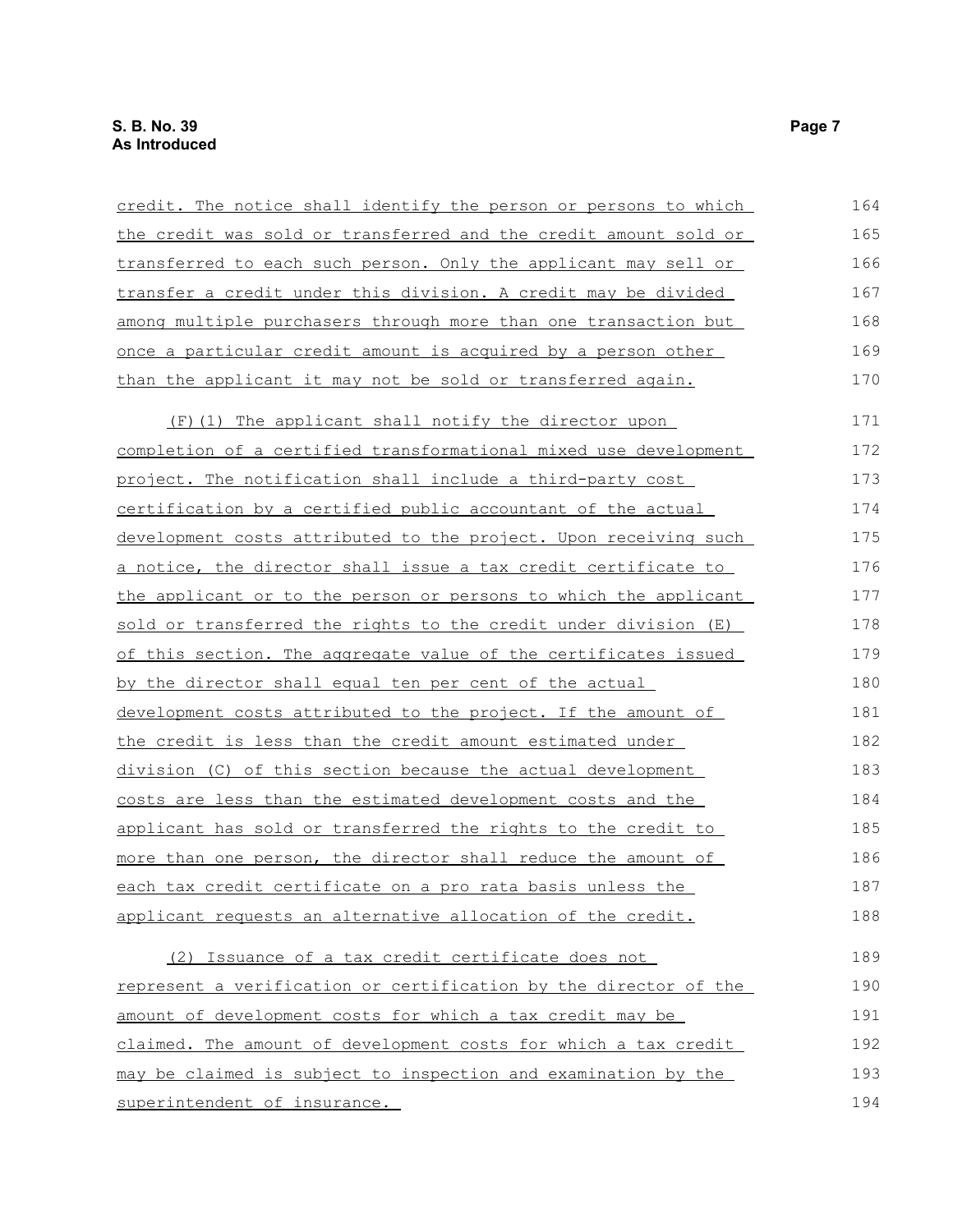| (3) Upon the issuance of a tax credit certificate, the           | 195 |
|------------------------------------------------------------------|-----|
| director shall certify to the superintendent of insurance the    | 196 |
| name of the applicant, the name of each person to which a tax    | 197 |
| credit certificate was issued, the actual amount of development  | 198 |
| costs attributed to the project, the credit amount shown on each | 199 |
| tax credit certificate, and any other information required by    | 200 |
| <u>the rules adopted under this section.</u>                     | 201 |
| (4) The person holding the rights to a tax credit                | 202 |
| certificate issued under this section may claim a tax credit     | 203 |
| under section 5725.35 or 5729.18 of the Revised Code.            | 204 |
| (G) The director, in accordance with Chapter 119. of the         | 205 |
| Revised Code, shall adopt rules that establish all of the        | 206 |
| following:                                                       | 207 |
| (1) Forms and procedures by which applicants may apply for       | 208 |
| a transformational investment tax credit;                        | 209 |
| (2) Criteria for reviewing, evaluating, and approving            | 210 |
| applications for certificates within the limitations prescribed  | 211 |
| by this section;                                                 | 212 |
| (3) Eligibility requirements for obtaining a tax credit          | 213 |
| certificate under this section;                                  | 214 |
| (4) The form of the tax credit certificate;                      | 215 |
| (5) Reporting requirements and monitoring procedures;            | 216 |
| (6) Any other rules necessary to implement and administer        | 217 |
| this section.                                                    | 218 |
| Sec. 5725.35. There is allowed a credit against the tax          | 219 |
| imposed by section 5725.18 of the Revised Code for an insurance  | 220 |
| company subject to that tax that holds the rights to a tax       | 221 |
| credit certificate issued under section 122.09 of the Revised    | 222 |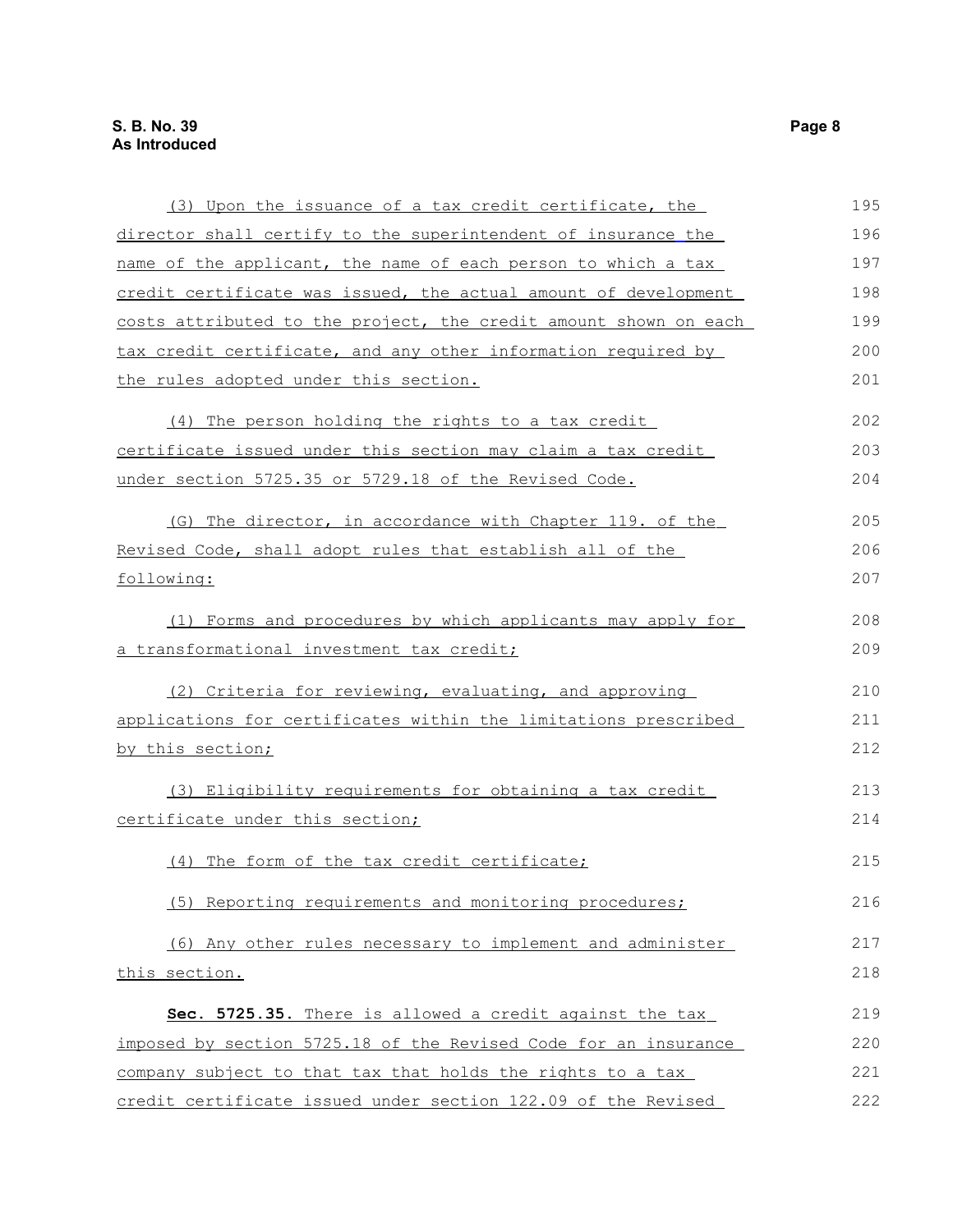| Code. The credit shall equal the dollar amount indicated on the  | 223 |
|------------------------------------------------------------------|-----|
| certificate. The credit shall be claimed in the calendar year    | 224 |
| specified in the certificate and in the order required under     | 225 |
| section 5725.98 of the Revised Code. If the credit exceeds the   | 226 |
| amount of tax otherwise due in that year, the company may carry  | 227 |
| forward the excess for not more than five ensuing years, but the | 228 |
| amount of the excess credit claimed against the tax for any year | 229 |
| shall be deducted from the balance carried forward to the next   | 230 |
| year.                                                            | 231 |
| Sec. 5725.98. (A) To provide a uniform procedure for             | 232 |
| calculating the amount of tax imposed by section 5725.18 of the  | 233 |
| Revised Code that is due under this chapter, a taxpayer shall    | 234 |
| claim any credits and offsets against tax liability to which it  | 235 |
| is entitled in the following order:                              | 236 |
| (1) The credit for an insurance company or insurance             | 237 |
| company group under section 5729.031 of the Revised Code;        | 238 |
| (2) The credit for eligible employee training costs under        | 239 |
| section 5725.31 of the Revised Code;                             | 240 |
| (3) The credit for purchasers of qualified low-income            | 241 |
| community investments under section 5725.33 of the Revised Code; | 242 |
| (4) The nonrefundable job retention credit under division        | 243 |
| (B) of section 122.171 of the Revised Code;                      | 244 |
| (5) The nonrefundable credit for investments in rural            | 245 |
| business growth funds under section 122.152 of the Revised Code; | 246 |
| (6) The nonrefundable credit for contributing capital to a       | 247 |
| transformational mixed use development project under section     | 248 |
| 5725.35 of the Revised Code;                                     | 249 |
| (7) The offset of assessments by the Ohio life and health        | 250 |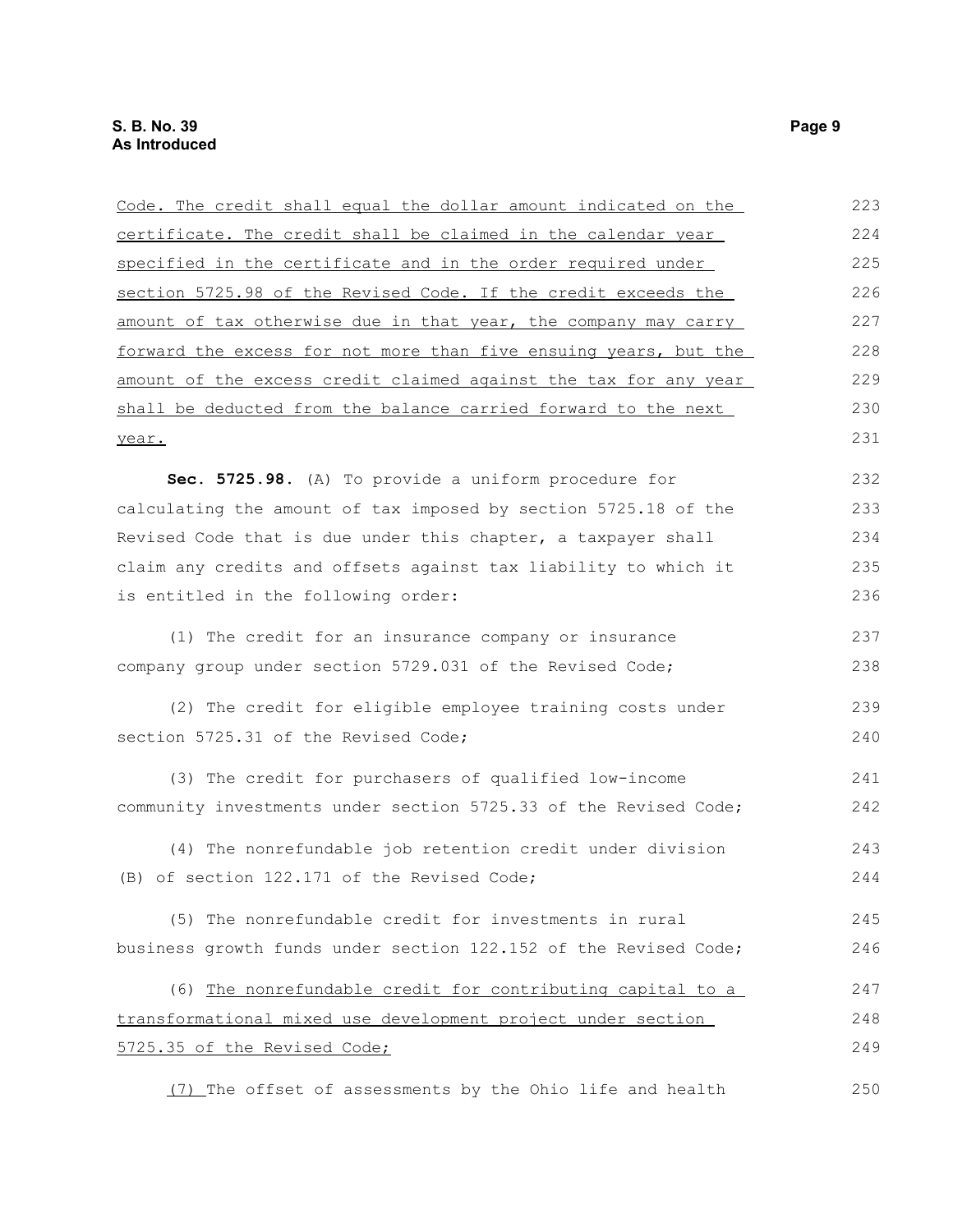the Revised Code;  $(7)$  (8) The refundable credit for rehabilitating a historic building under section 5725.34 of the Revised Code- $\frac{1}{2}$  $(8)$  (9) The refundable credit for Ohio job retention under former division (B)(2) or (3) of section 122.171 of the Revised Code as those divisions existed before September 29, 2015, the effective date of the amendment of this section by H.B. 64 of the 131st general assembly;  $(9)$  (10) The refundable credit for Ohio job creation under section 5725.32 of the Revised Code;  $(10)$  (11) The refundable credit under section 5725.19 of the Revised Code for losses on loans made under the Ohio venture capital program under sections 150.01 to 150.10 of the Revised Code. (B) For any credit except the refundable credits enumerated in this section, the amount of the credit for a taxable year shall not exceed the tax due after allowing for any other credit that precedes it in the order required under this section. Any excess amount of a particular credit may be carried forward if authorized under the section creating that credit. Nothing in this chapter shall be construed to allow a taxpayer to claim, directly or indirectly, a credit more than once for a taxable year. **Sec. 5729.18.** There is allowed a credit against the tax imposed by section 5729.03 of the Revised Code for an insurance company subject to that tax that holds the rights to a tax credit certificate issued under section 122.09 of the Revised 252 253 254 255 256 257 258 259 260 261 262 263 264 265 266 267 268 269 270 271 272 273 274 275 276 277 278

Code. The credit shall equal the dollar amount indicated on the

insurance guaranty association permitted by section 3956.20 of

251

279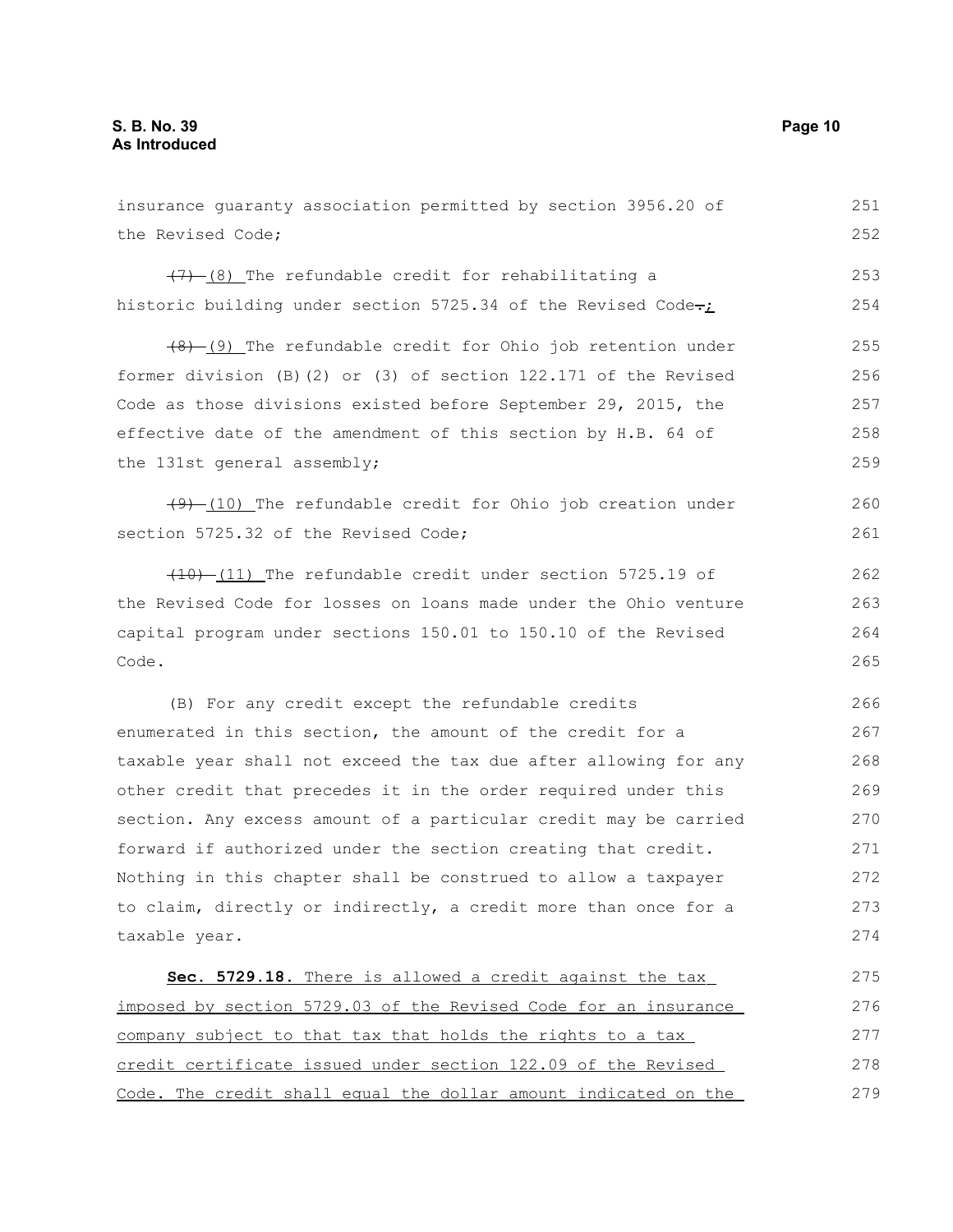| certificate. The credit shall be claimed in the calendar year    | 280 |
|------------------------------------------------------------------|-----|
| specified in the certificate and in the order required under     | 281 |
| section 5729.98 of the Revised Code. If the credit exceeds the   | 282 |
| amount of tax otherwise due in that year, the company may carry  | 283 |
| forward the excess for not more than five ensuing years, but the | 284 |
| amount of the excess credit claimed against the tax for any year | 285 |
| shall be deducted from the balance carried forward to the next   | 286 |
| year.                                                            | 287 |
| Sec. 5729.98. (A) To provide a uniform procedure for             | 288 |
| calculating the amount of tax due under this chapter, a taxpayer | 289 |
| shall claim any credits and offsets against tax liability to     | 290 |
| which it is entitled in the following order:                     | 291 |
| (1) The credit for an insurance company or insurance             | 292 |
| company group under section 5729.031 of the Revised Code;        | 293 |
| (2) The credit for eligible employee training costs under        | 294 |
| section 5729.07 of the Revised Code;                             | 295 |
| (3) The credit for purchases of qualified low-income             | 296 |
| community investments under section 5729.16 of the Revised Code; | 297 |
| (4) The nonrefundable job retention credit under division        | 298 |
| (B) of section 122.171 of the Revised Code;                      | 299 |
| (5) The nonrefundable credit for investments in rural            | 300 |
| business growth funds under section 122.152 of the Revised Code; | 301 |
| (6) The nonrefundable credit for contributing capital to a       | 302 |
| transformational mixed use development project under section     | 303 |
| 5729.18 of the Revised Code;                                     | 304 |
| (7) The offset of assessments by the Ohio life and health        | 305 |
| insurance quaranty association against tax liability permitted   | 306 |
| by section 3956.20 of the Revised Code;                          | 307 |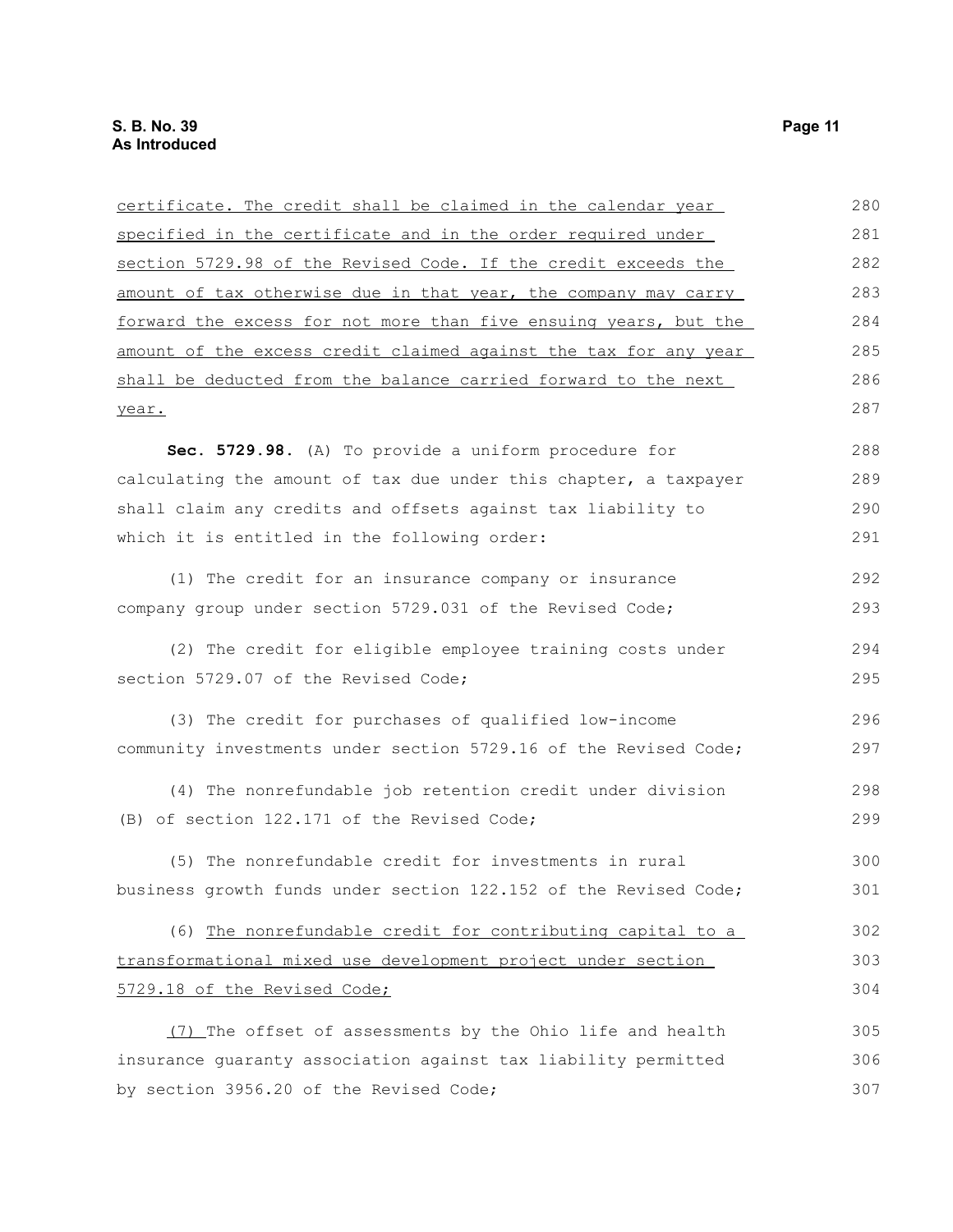historic building under section 5729.17 of the Revised Code-; (8) (9) The refundable credit for Ohio job retention under former division (B)(2) or (3) of section 122.171 of the Revised Code as those divisions existed before September 29, 2015, the effective date of the amendment of this section by H.B. 64 of the 131st general assembly;  $(9)$   $(10)$  The refundable credit for Ohio job creation under section 5729.032 of the Revised Code; (10) (11) The refundable credit under section 5729.08 of the Revised Code for losses on loans made under the Ohio venture capital program under sections 150.01 to 150.10 of the Revised Code. (B) For any credit except the refundable credits enumerated in this section, the amount of the credit for a taxable year shall not exceed the tax due after allowing for any other credit that precedes it in the order required under this section. Any excess amount of a particular credit may be carried forward if authorized under the section creating that credit. Nothing in this chapter shall be construed to allow a taxpayer to claim, directly or indirectly, a credit more than once for a taxable year. **Section 2.** That existing sections 107.036, 5725.98, and 5729.98 of the Revised Code are hereby repealed. **Section 3.** Pursuant to division (G) of section 5703.95 of the Revised Code, which states that any bill introduced in the House of Representatives or the Senate that proposes to enact or modify one or more tax expenditures should include a statement 309 310 311 312 313 314 315 316 317 318 319 320 321 322 323 324 325 326 327 328 329 330 331 332 333 334 335

explaining the objectives of the tax expenditure or its

 $(7)$  (8) The refundable credit for rehabilitating a

308

336